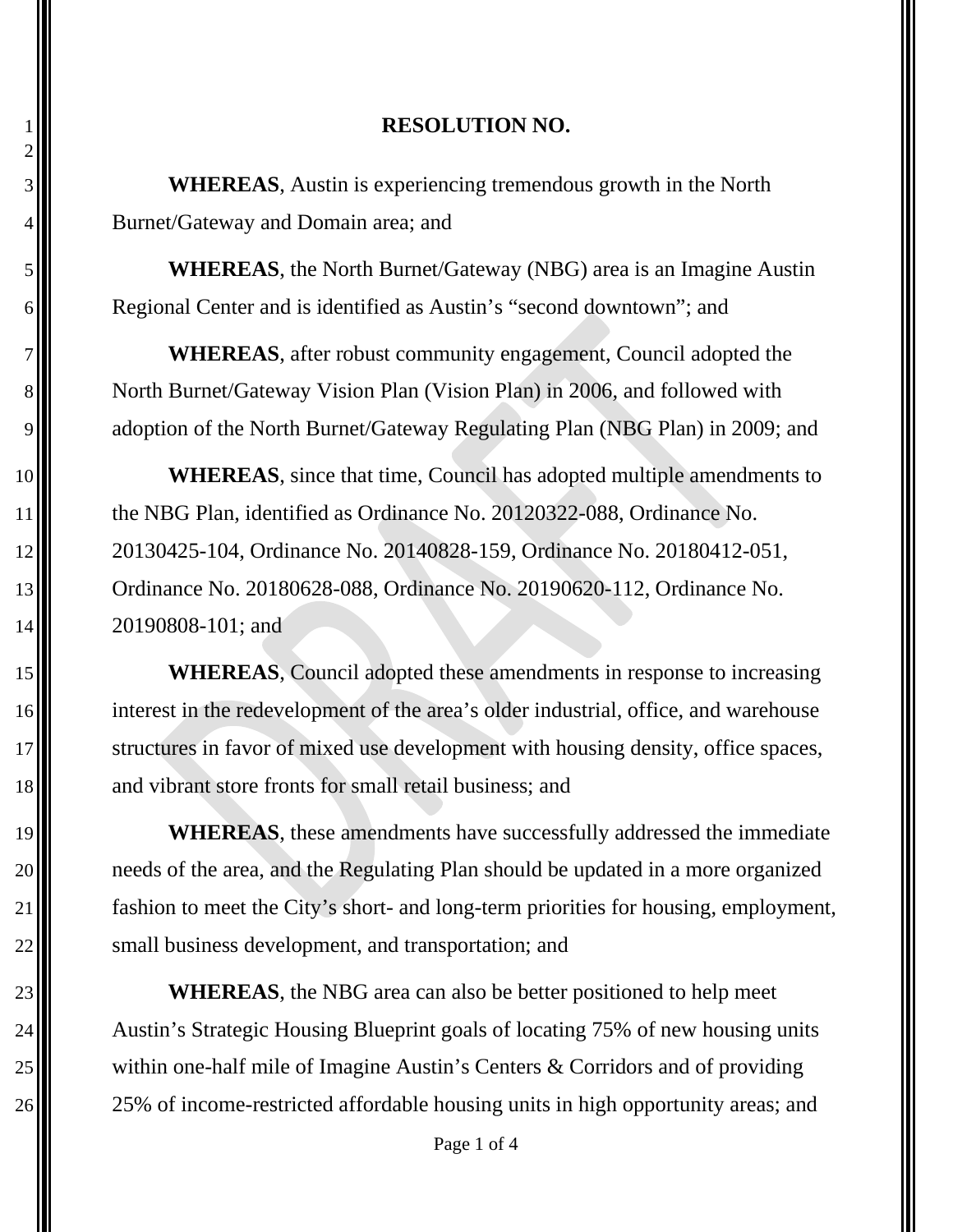**WHEREAS**, the construction of two new Red Line commuter rail stations, 28  $\parallel$  one at the Uptown ATX campus and the other at McKalla to serve the Q2 Stadium, 29 Will spur even more interest and development in the NBG area; and

 **WHEREAS**, the NBG area is well-served by Burnet Road as a major MetroRapid transit corridor intersecting with multiple Capital Metro high-**f**requency bus routes and two Red Line stations; and

 **WHEREAS**, Council adopted Resolution No. 20220519-040 that initiated amendments to the NBG Plan that would:

- 1. allow for an increased maximum height with a development bonus, and
- 2. modify maximum floor-to-area ratio with development bonus in the **CMU-Gateway Zone Subdistrict; and**

 **WHEREAS**, Council supports a comprehensive update to the NBG Plan to provide cohesive, long-range implementation measures aligned with the original Vision Plan, Imagine Austin, and Austin's Strategic Housing Blueprint. **NOW, THEREFORE,**

## **BE IT RESOLVED BY THE CITY COUNCIL OF THE CITY OF AUSTIN:**

 The Council directs the City Manager to review the NBG Plan for potential updates that will allow the NBG Plan to more closely align with Council's **priorities on housing, employment, and transit. The review process should include**  $\blacksquare$  community engagement with nearby residents and business stakeholders, as well as 47 With governmental entities and organizations including, but not limited to Capital Metro, Austin Transit Partnership, Austin FC, Austin Economic Development **Corporation**, and University of Texas.

## **BE IT FURTHER RESOLVED:**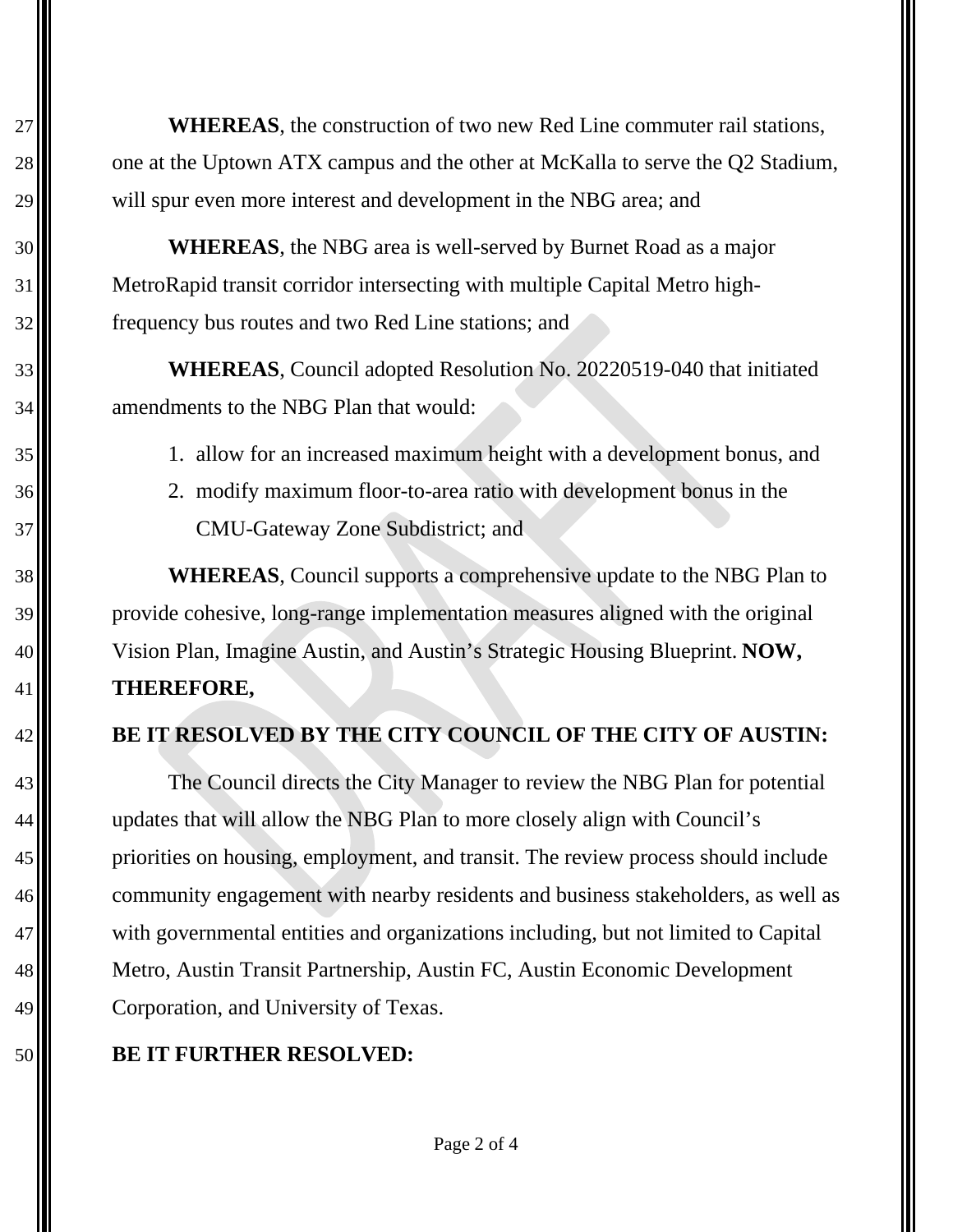In addition to reviewing potential updates described above, the City Manager's review should include the following potential modifications to the NBG Plan that reflect current community needs and values:

- 1. Expand Transit Oriented Development (TOD) and TOD-Gateway 55  $\parallel$  subdistricts to parcels within one-half mile of the McKalla and UptownATX Red Line stations, parcels west of Mopac, and others as appropriate; and
- 2. Evaluate all subdistricts for opportunities to increase the maximum height **1 b** and FAR with a development bonus; and
- 3. Review opportunities to apply appropriate subdistricts to new areas, including parcels west of Mopac; and
- 4. Amend sign regulations in the NBG Plan to align with City Code Chapter 25-10 (*Sign Regulations*), including common area signage, directional 63. signage, free standing and wall signage on buildings, wayfinding signage, 64 || park signage, and Capital Metro signage, and any other signage regulations; and and
- 5. Expand the current boundary of the NBG Plan area to encompass industrial and/or commercial areas adjacent to the NBG Plan area, while avoiding 68  $\blacksquare$  existing, developed single family neighborhoods; and
- 6. Adjust the Land Use Standards for General Retail Sales (Figure 2-1) to remove square footage limitations in cases where a single project or property 71  $\parallel$  owner may provide retail space to multiple small businesses that will enhance the pedestrian experience; and
- 7. Eliminate the current requirement for a 30-foot step-back for building 74 $\parallel$  facades at the 6<sup>th</sup> story and above, which limits potential housing developments, retails choices, or office development; and